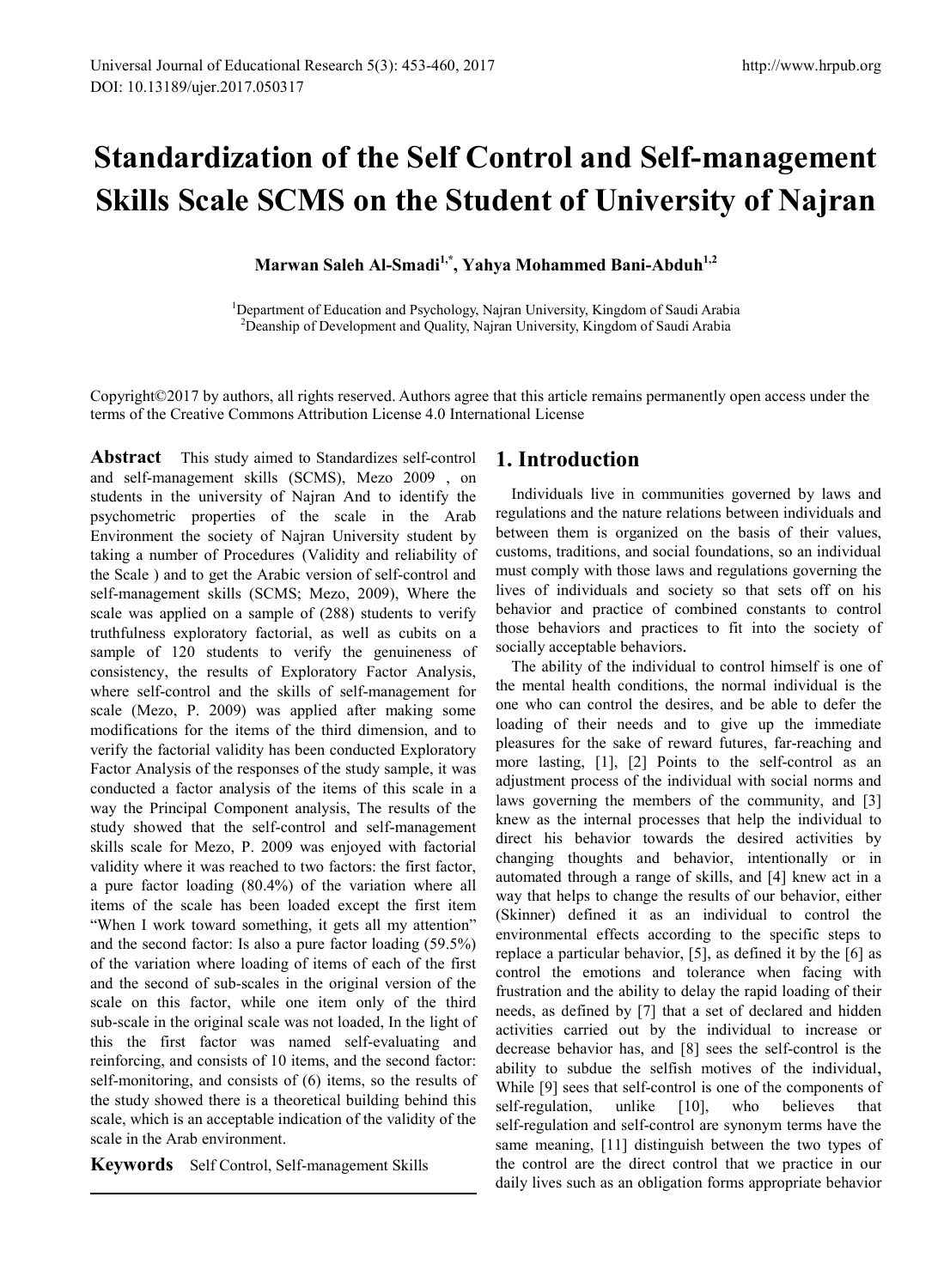or daily routine, self-control that is required foresight about the future and the future vision through self-confidence and sense of self-worth, So the self-control expresses the ability of individuals to command and control over their behavior and practices and their emotions in several ways, through the selection of standards, self-contracts , observation ,self-reward and self-punishment.

Some studies have shown features of the individual who has the ability to self-control, which include: increased perceptions of the individual and his ability to control environmental factors and increase the motivation to do requested change, and led the individual to reduce dependence on others, [12, 13].

The features of the individual who has not the ability to self-control, which include: low mental abilities that affect the emotional practices of the individual and which are not consistent with the values, public morality and customs of the society, as well as the negative view, Dislodging And the belief that the worst human being in existence, so it would seek to imitate others and pander to them easily, [14], [15] pointed that the individual who has not the ability to self-control, not be able to take good decisions and solve the problems as well as The low of a sense of modesty and regret and remorse for the negative actions, so this this personality prefers avoiding and escaping the problems, most psychologists believe that there is a difference between Self- control and Self- organization, where both [7] believe that self-control is devoid of flexibility and independence where the person needs guidance from others as needed to help them, but self- organization is characterized by flexibility and independence, the individual puts his objectives, plans and directs his behavior to adapt with the changed circumstances, [16], Others see [17, 18] that all of self-regulation, Self-discipline, Self-determination, Self-guidance and self-management which reflect the self-control.

Skinner has pointed to a term of self-identification as synonymous with self-control [4, 19] has put famous model of self-control Which consists of three phases: Self-Monitoring stage, which consists of a description and accurate determination of the behavior of the individual, where the individual pays attention deliberately to his behavior, and collect information about the reasons that guide this behavior that he wants to modify, Self-Evaluating stage, as individual sets standards and goals and the expectations of what should be his behavior, based on information obtained from its monitoring of his behavior, then the individual compares at this stage between the behavior that he has done, and the standards and goals which set, Thus, the individual gets at this stage on the feedback about his behavior, Through which you can modifies his behavior if his behavior still needs to be modified, Self-Reinforcing stage: the individual's Reinforcing of himself if he achieves the goals and standards, which placed because of the resurrection of right behavior, or to punish himself if he does not achieve the

goals and standards which placed because of the failure to perform an unwanted behavior.

Self-control is influenced by individual factors such as mental abilities and the level of mental maturity and cognitive abilities which the individual has, studies have shown that there was a positive correlation between the mental abilities of the individual and the level of self-control. [20, 21, 22], as well. Self-control was influenced by the gender variable where studies have shown that females are more self-control than male. [23, 24, 25, 26, 27, 28], Previous studies have also showed that the self-control was influenced by the age [29, 30], Previous experiences [18, 31], the economic and social level of the family [24, 32, 33], and the culture of the society in which the individual lives, [34].

#### **1.1. Study Problem**

In light of the above, the present study problem can be identified by the following questions:

- What are the psychometric properties of the scale of self-control and self-management skills (SCMS; Mezo, 2009) in the Arab Environment (Saudi Arabia )?
- What are the factorial components of self-control and self-management (SCMS; Mezo, 2009)?

# **2. The Method and Procedures**

#### **2.1. Study Population**

Study population consisted of students of the University of Najran, Saudi Arabia and enrolled for the academic year 2016/2017.

#### **2.2. Study Sample**

The study sample consisted of (288) students, were selected in a manner simple random, the table (1) below shows the distribution of the study sample distributors according to the study variables:

| Variable | Categories  | repetition | Ratio % |
|----------|-------------|------------|---------|
| Gender   | male        | 128        | 44.4    |
|          | female      | 160        | 55.6    |
|          | practical   | 136        | 47.2    |
| Collage  | theoretical | 152        | 52.8    |
|          | Total       |            | 100.0   |

Table 1. The frequencies and percentages of the sample according to study variables

#### **2.3. Instrument**

Self-control and self-management skills scale [37] was consisted of (150) items in initial his version, where it was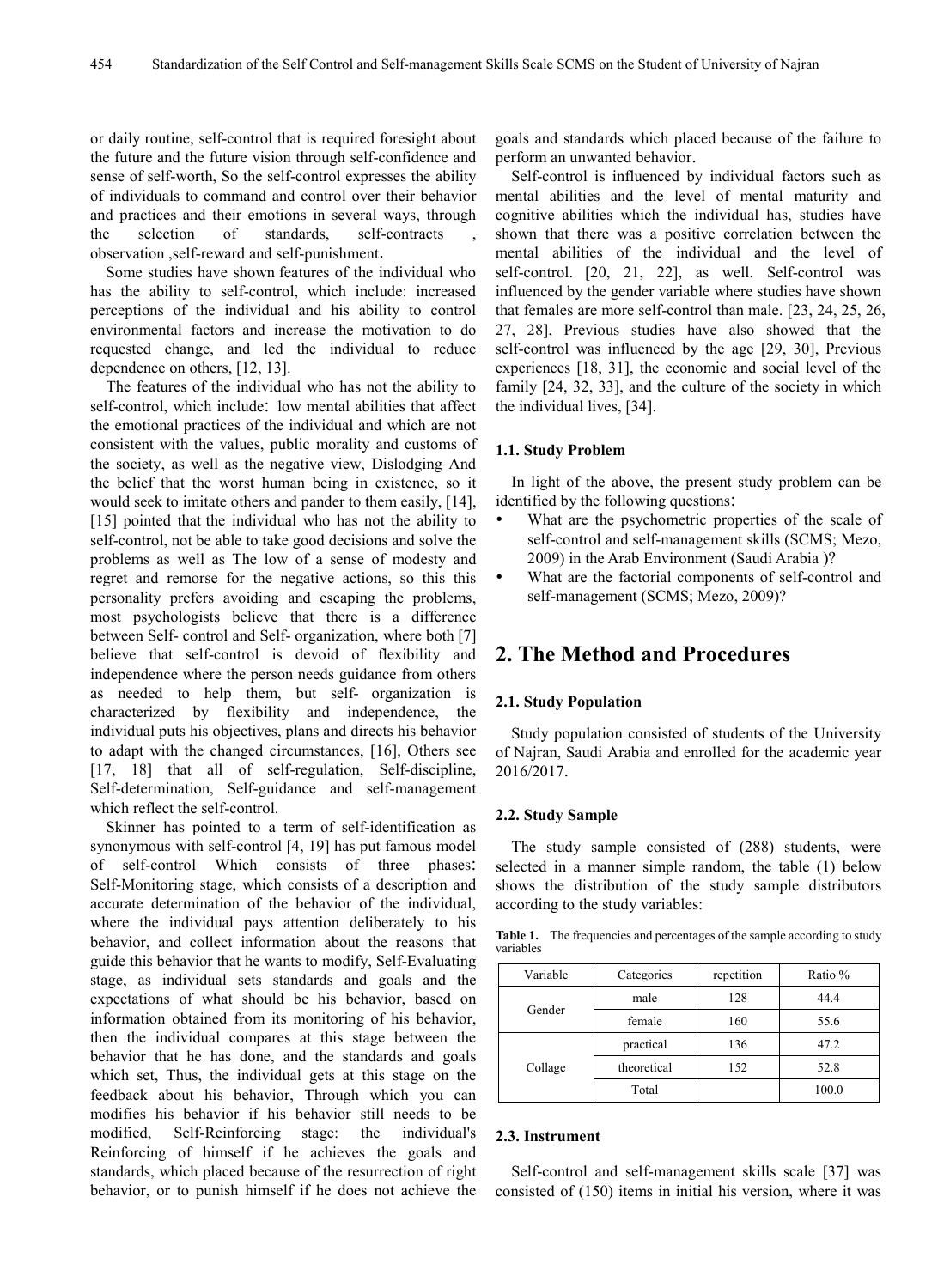reducing its items to (145) item on the recommendation of the arbitrators, and distributed to (3) areas, Self-Monitoring (50) items, Self-Evaluating (54) item, Self-Reinforcing (41) item.

Has been conducting a factor analysis exploratory, it has resulted in reducing the number of items of the scale based on the saturation of items on three factors as follows: Self-Monitoring (6) items, Self-Evaluating (5) items, Self-Reinforcing (5) items.

The response of the scale was according to the Likert scale with six responses, Thus, a whole range scale runs between (0-80), where the higher mark was an indicator to the increased level of self-control, Respondents responses have been classified into five categories as follows: Very low self-control (17) degrees or less, low self-control (18-29) degrees, the average self-control (30-41) degrees, high self-control, (42-53 ) degree, very high self-control (54) degrees and above.

### **3. The Results**

The first: What are the psychometric properties of the scale of self-control and self-management skills [37] in the Arab Environment (Saudi Arabia)?

To identify the psychometric properties of the scale (validity and reliability), it was used two methods to verify the validity (content validity, validity of internal consistency), and two ways to check the reliability (Cronbach's alpha, Test – retest method).

#### **3.1. Validity of the Scale**

#### 3.1.1. Content Validity

The original version of the scale was displayed on

specialists to make sure matching meaning and ideas in the measure of the translator with the original measure, it was presented the scale to the specialized arbitrators (10) to judge appropriate degree of items of the Arab version of the scale for the Arab environment, according to a standard (80%), the proportion of the agreement between the arbitrators on a single item, and in light of this criterion is not deleted any item of the scale. The response of the scale was according to the Likert scale with five responses, instead of six responses as in the original version According to the recommendation of the arbitrators (apply completely, apply, sometimes, does not apply, does not apply completely). So the scale was developed consisting in the final form and distributed items on the three subscale: as follows: Self-Monitoring (6) items, Self-Evaluating (5) items, Self-Reinforcing (5) items, The degree of the scale was ranging (1-80): the degree of the first dimension was ranging (1-30), the second dimension (1-25), the third dimension (1-25), So the higher the mark was an indication of the increased level of self-control, The scale has been classified into five categories: (1-16) the level of self-control is too low, (18-29) low level of self-control, (30-41) the level of self-control is moderate, (42-53) a high level of self-control, and (54) and more is too high level of self-control.

#### 3.1.2. Internal Consistency Validity

Applying self-control and the self-management skills on pilot sample of students from University of Najran scale numbered 130 students to measure the degree of correlation item with total degree of the scale and the degree of sub-scale by calculating the Pearson correlation coefficient, Table 2 shows that: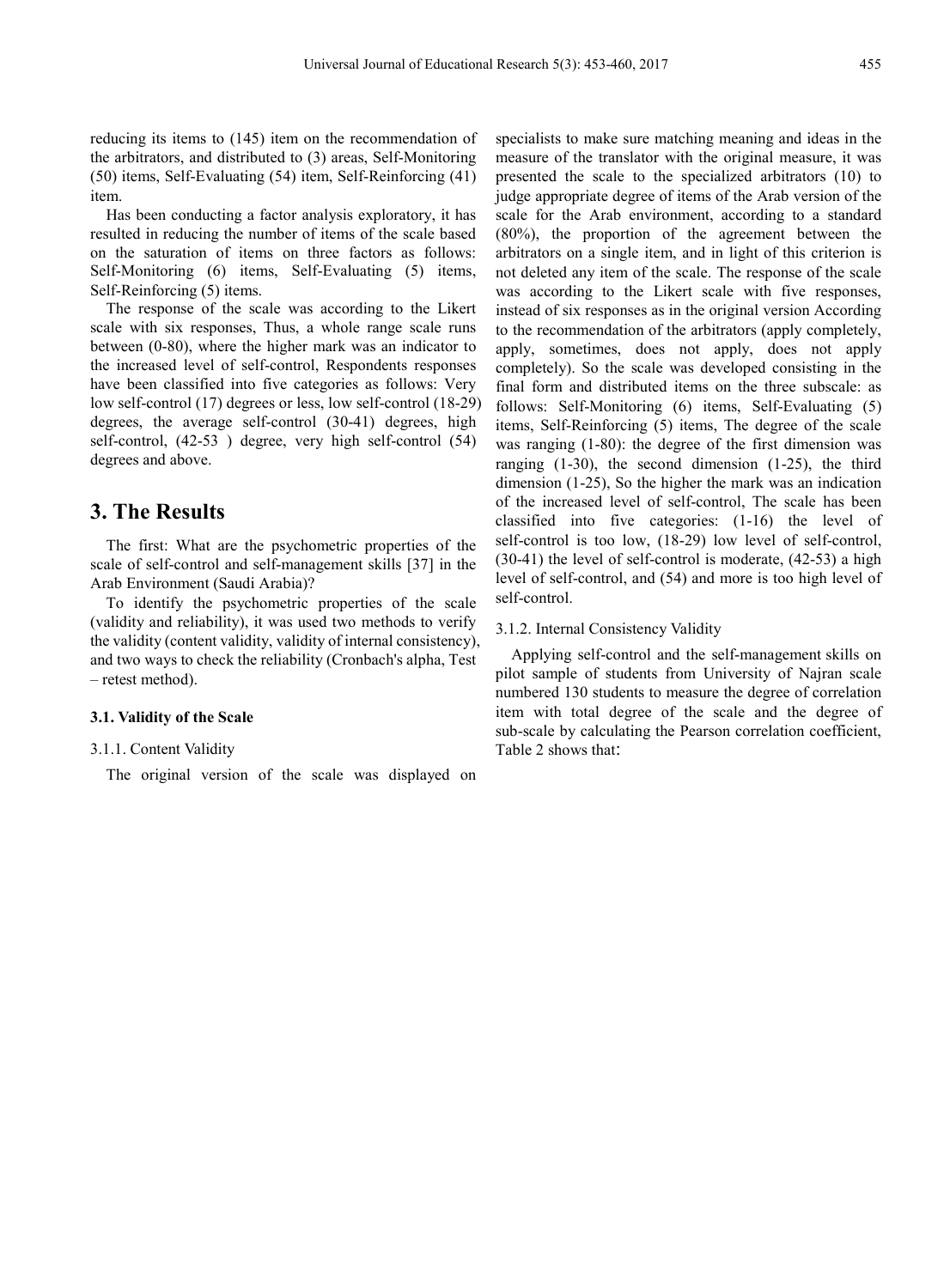| No.            | Item                                                                                                  | Subscale  | Self-Monitoring Self-Evaluating<br>Subscale | Self-Reinforcing<br>Subscale | Self-Control and<br>Self-Management<br>Scale |
|----------------|-------------------------------------------------------------------------------------------------------|-----------|---------------------------------------------|------------------------------|----------------------------------------------|
|                | <b>Self-Monitoring Subscale</b>                                                                       | 1         | $.676**$                                    | $.586^{**}$                  | $.874***$                                    |
| $\mathbf{1}$   | When I work toward something, it gets<br>all my attention                                             | $.816**$  | $.356**$                                    | $.282**$                     | $.584**$                                     |
| $\overline{2}$ | I keep focused on tasks I need to do even if I do not like them                                       | $.941**$  | $.549**$                                    | $.490**$                     | $.773***$                                    |
| 3              | become very aware of what I am doing when I am working towards<br>a goal                              | $.874***$ | $.553***$                                   | $.459***$                    | $.735***$                                    |
| $\overline{4}$ | make sure to track my progress regularly when I am working on a<br>goal                               | .925**    | $.546**$                                    | $.480**$                     | $.761**$                                     |
| 5              | I pay close attention to my thoughts when I am working on<br>something hard                           | $.855***$ | $.711***$                                   | $.641**$                     | $.839**$                                     |
| 6              | I know I can track my behavior when working toward a goal                                             | .799**    | $.832**$                                    | $.720**$                     | $.881**$                                     |
|                | <b>Self-Evaluating Subscale</b>                                                                       | $.676**$  | $\mathbf{1}$                                | $.867**$                     | $.931**$                                     |
| $\tau$         | When I set important goals for myself, I usually achieve them                                         | $.728**$  | $.908**$                                    | $.768**$                     | $.891**$                                     |
| 8              | I seem capable of making clear plans for most problems that come<br>up in my life                     | $.628**$  | $.936***$                                   | $.780**$                     | $.860**$                                     |
| 9              | The goals I achieve mean much to me                                                                   | $.563**$  | $.925***$                                   | $.814***$                    | $.837**$                                     |
| 10             | I have learned that it is important to make plans                                                     | $.590**$  | $.918***$                                   | $.770**$                     | $.833***$                                    |
| 11             | The standards I set for myself are clear and make it easy for me to<br>judge how I am doing on a task | $.591**$  | $.911***$                                   | $.860**$                     | $.858***$                                    |
|                | <b>Self-Reinforcing Subscale</b>                                                                      | $.586**$  | $.867**$                                    | $\mathbf{1}$                 | $.882**$                                     |
| 12             | I congratulate myself when I make some progress                                                       | $.503**$  | $.672**$                                    | $.833***$                    | $.723**$                                     |
| 13             | I get myself through hard things by planning to enjoy myself<br>afterwards                            | $.600**$  | $.915***$                                   | $.894***$                    | $.874***$                                    |
| 14             | I silently praise myself even when others do not praise me                                            | $.534**$  | $.830**$                                    | $.949***$                    | $.830**$                                     |
| 15             | When I do something right, I take time to enjoy the feeling                                           | $.509**$  | $.740**$                                    | $.927***$                    | $.780**$                                     |
| 16             | I give myself something special when I make some progress                                             | $.419**$  | $.633***$                                   | $.776***$                    | $.654**$                                     |
|                | Self- Control and Self-Management Scale                                                               | $.874**$  | .931**                                      | $.882***$                    | 1                                            |

**Table 2.** Internal consistency validity- Pearson correlation coefficient (N=130)

\*\*. Correlation is significant at the 0.01 level (2-tailed).

\*. Correlation is significant at the 0.05 level (2-tailed).

Note. SM: Self-Monitoring. SE: Self-Evaluating. SR: Self-Reinforcing. SCM: Self- Control and Self-Management

The results showed (Table 2) that the Pearson correlation coefficients between the items and sub-scale, which are belonged to, as well as the, sub-scales with the total scale at the level (0.01), suggesting to achieve the validity of internal consistency of the scale.

Results of the study also showed in the table (2) that the self-control and the of self-management skills for mezzo, (2005) validity of consistency, ranging values of the correlation coefficient between the items of the first dimension with a sub-scale first (0.799 - 0.925), and the correlation coefficient values ranged between items of sub-scale first with the degree of the total-scale  $(0.584 - 0.881)$ , all of which are statistically significant at the level of significance  $(0.01)$ , and the correlation coefficient values ranged between items of the second dimension with the second sub-scale (0.908 - 0.925), and the values of the items of the second sub-scale correlation coefficient with the degree of the total-scale (0.833 - 0.891), all of which are statistically significant at the level of significance (0.01), and ranged from the values of the correlation coefficient between the paragraphs of the third dimension with the third sub-scale (0.776 - 0.949), and the values of factor of correlation the items of the third sub-scale with the degree of the total scale (0.654 - 0.874 ), all of which are statistically significant at the level of significance  $(0.01)$ .

#### **3.2. The reliability of the Scale**

To examine the reliability of the questionnaire, The Cronbach's Alpha was calculated. This technique revealed a high reliability coefficient (0.92). In addition, the reliability of the questionnaire was estimates by using Test – retest method. This technique revealed a high reliability coefficient (0.89) as Table (3) Shows.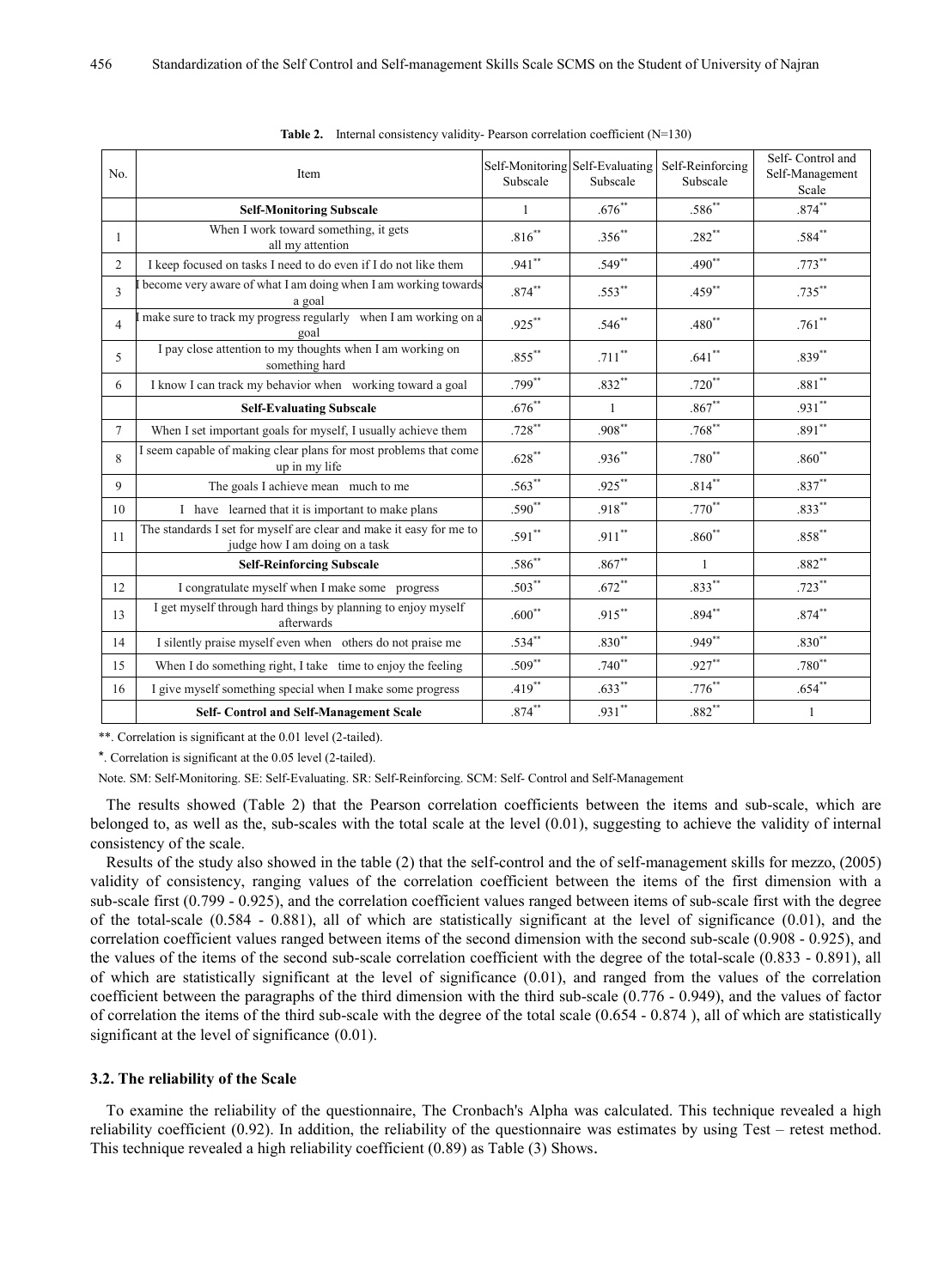| Self-Control and Self-Management       | Coefficient alpha | Test-retest correlation Coefficient $(n=120)$ |
|----------------------------------------|-------------------|-----------------------------------------------|
| Self-Control and Self-Management Scale | 0.92              | 0.89*                                         |
| Self-Monitoring Subscale               | 0.87              | $0.84*$                                       |
| Self-Evaluating Subscale               | 0.85              | $0.82*$                                       |
| Self-Reinforcing Subscale              | 0.88              | $0.85*$                                       |

**Table.3.** Reliability estimates of the Self- Control and Self-Management Scale, Self-Monitoring Subscale Self-Evaluating Subscale and Self-Reinforcing Subscale

Note. a Test-retest coefficients are based on a subset sample of 120. \*p<0.05

|           | Initial Eigenvalues |               | <b>Extraction Sums of Squared Loadings</b> |        |               | Rotation Sums of Squared Loadings |       |               |              |
|-----------|---------------------|---------------|--------------------------------------------|--------|---------------|-----------------------------------|-------|---------------|--------------|
| Component | Total               | % of Variance | Cumulative %                               | Total  | % of Variance | Cumulative %                      | Total | % of Variance | Cumulative % |
|           | 10.607              | 66.295        | 66.295                                     | 10.607 | 66.295        | 66.295                            | 7.527 | 47.047        | 47.047       |
| 2         | 1.895               | 11.846        | 78.141                                     | 1.895  | 11.846        | 78.141                            | 4.975 | 31.094        | 78.141       |
| 3         | .847                | 5.296         | 83.437                                     |        |               |                                   |       |               |              |
| 4         | .592                | 3.698         | 87.135                                     |        |               |                                   |       |               |              |
| 5         | .478                | 2.986         | 90.121                                     |        |               |                                   |       |               |              |
| 6         | .341                | 2.134         | 92.256                                     |        |               |                                   |       |               |              |
| 7         | .260                | 1.626         | 93.881                                     |        |               |                                   |       |               |              |
| 8         | .209                | 1.306         | 95.188                                     |        |               |                                   |       |               |              |
| 9         | .170                | 1.065         | 96.253                                     |        |               |                                   |       |               |              |
| 10        | .148                | .926          | 97.179                                     |        |               |                                   |       |               |              |
| 11        | .120                | .752          | 97.931                                     |        |               |                                   |       |               |              |
| 12        | .113                | .706          | 98.636                                     |        |               |                                   |       |               |              |
| 13        | .073                | .454          | 99.090                                     |        |               |                                   |       |               |              |
| 14        | .060                | .378          | 99.468                                     |        |               |                                   |       |               |              |
| 15        | .043                | .270          | 99.738                                     |        |               |                                   |       |               |              |
| 16        | .042                | .262          | 100.000                                    |        |               |                                   |       |               |              |

**Table 4.** Total Variance Explained

Extraction Method: Principal Component Analysis

The Self Control and Self-Management Skills Scale (SCMS; Mezo, 2009) enjoyed with reliability properties where the reliability coefficient values ranged (0.85 - 0.92), by the way of Cronbach's alpha and reliability coefficient values ranged (0.85 - 0.92), by Test and retest method through the Pearson correlation coefficient at the total scale and sub-scales (0.82 - 0.89), and all of which are statistically significant at the level (0,05).

**The second:** What are the factorial components of the Self Control and Self-Management Skills Scale?

Using of Exploratory Factor Analysis, where the self-control and the self-management skills [37] are applied after making some modifications on the items of the third dimension on a sample of 288 male and female students, and to verify the factorial validity of the scale was conducted Exploratory Factor Analysis of the responses of the study sample members, by the Principal Component analysis methods (hotteling), which is one of the most factor analytical methods accuracy and extracted every factor which more variation as possible, As it is rotated axes by Varimax with Kaiser Normalization method. [35] In an effort toward greater purity and clarity in the psychological meaning of loading of items on the factors it has been considered appropriate saturation is a (0.3) and more according to the test of Guilford, [36].

It is clear from the  $(4)$  the study has been reached factors due to the fact that the values in kind (the underlying root) is greater than the right one, has also been reached proportions interpret the variations of the total variance for every factor.

It is clear from the table (4), the study has been reached two factors due to the fact that the potential root is greater than the right one, has been interpreted as a whole (%78.14) of the total variation, where the first factor explained by  $(\%66.29)$ , and the second factor  $(\%11.84)$  and, accordingly, were obtained two factors: the first factor is called selfevaluating and self-reinforcing which is a pure factor, obtaining a loading (80.4%), and the second factor of self-control, which is a pure factor, obtaining a loading (59.5%) and table (5) shows as follow:

**Table 5.** Component Transformation Matrix

| Component |      |  |
|-----------|------|--|
|           | .804 |  |
|           | . .  |  |

Extraction Method: Principal Component Analysis, Rotation Method: Varimax with Kaiser Normalization

It was also rotated axes by the method Varimax with Kaiser Normalization and Table (6) shows the terms of items that were satisfied the factors after the Rotating process: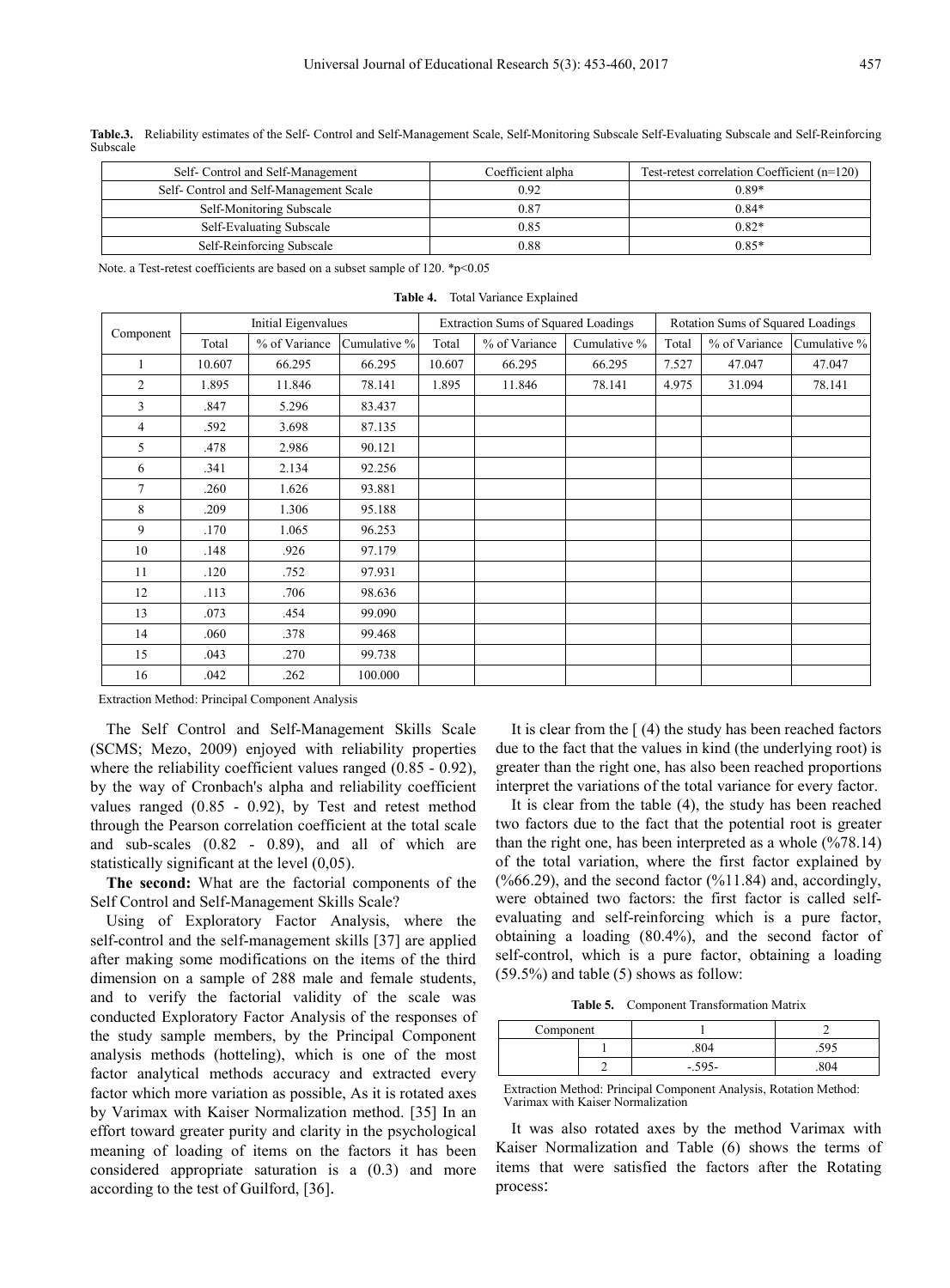| No. | <b>Scale Item</b>                                                                                  |          | Component |  |  |
|-----|----------------------------------------------------------------------------------------------------|----------|-----------|--|--|
|     |                                                                                                    |          | 2         |  |  |
| 1   | When I work toward something, it gets<br>all my attention                                          | $-.029-$ | .824      |  |  |
| 2   | I keep focused on tasks I need to do even if I do not like them                                    | .362     | .865      |  |  |
| 3   | I become very aware of what I am doing when I am working towards a goal                            | .337     | .797      |  |  |
| 4   | I make sure to track my progress regularly when I am working on a goal                             | .377     | .844      |  |  |
| 5   | I pay close attention to my thoughts when I am working on something hard                           | .475     | .749      |  |  |
| 6   | I know I can track my behavior when working toward a goal                                          | .585     | .689      |  |  |
| 7   | When I set important goals for myself, I usually achieve them                                      | .660     | .611      |  |  |
| 8   | I seem capable of making clear plans for most problems that come up in my life                     | .795     | .395      |  |  |
| 9   | The goals I achieve mean much to me                                                                | .830     | .344      |  |  |
| 10  | I have learned that it is important to make plans                                                  | .776     | .376      |  |  |
| 11  | The standards I set for myself are clear and make it easy for me to judge how I am doing on a task | .873     | .310      |  |  |
| 12  | I congratulate myself when I make some progress                                                    | .845     | .245      |  |  |
| 13  | I get myself through hard things by planning to enjoy myself afterwards                            | .890     | .327      |  |  |
| 14  | I silently praise myself even when others do not praise me                                         | .918     | .218      |  |  |
| 15  | When I do something right, I take time to enjoy the feeling                                        | .828     | .191      |  |  |
| 16  | I give myself something special when I make some progress                                          | .645     | .167      |  |  |

| Table 6. Rotated Component Matrix |
|-----------------------------------|
|-----------------------------------|

Extraction Method: Principal Component Analysis.

Rotation Method: Varimax with Kaiser Normalization

a. Rotation converged in 3 iterations.

It is clear from the table (6) All items of the scale were loading on the two factors and thus, suggesting the existence of a theoretical building behind this scale, which is an acceptable indication of the validity of the scale.

As the items has been distributed on the scale employed by the degree of loading and the table, (7) shows that:

| No.                                           | Item                                                                                               | Degree of loading |  |  |  |
|-----------------------------------------------|----------------------------------------------------------------------------------------------------|-------------------|--|--|--|
| first factor: Self-Evaluating and reinforcing |                                                                                                    |                   |  |  |  |
| 1                                             | When I set important goals for myself, I usually achieve them                                      | .660              |  |  |  |
| $\overline{2}$                                | I seem capable of making clear plans for most problems that come up in my life                     | .795              |  |  |  |
| 3                                             | The goals I achieve mean much to me                                                                | .830              |  |  |  |
| $\overline{4}$                                | I have learned that it is important to make plans                                                  | .776              |  |  |  |
| 5                                             | The standards I set for myself are clear and make it easy for me to judge how I am doing on a task | .873              |  |  |  |
| 6                                             | I congratulate myself when I make some progress                                                    | .845              |  |  |  |
| 7                                             | I get myself through hard things by planning to enjoy myself afterwards                            | .890              |  |  |  |
| 8                                             | I silently praise myself even when others do not praise me                                         | .918              |  |  |  |
| 9                                             | When I do something right, I take time to enjoy the feeling                                        | .828              |  |  |  |
| 10                                            | I give myself something special when I make some progress                                          | .645              |  |  |  |
| second factor: Self-Monitoring                |                                                                                                    |                   |  |  |  |
| 11                                            | When I work toward something, it gets all my attention                                             | .824              |  |  |  |
| 12                                            | I keep focused on tasks I need to do even if I do not like the                                     | .865              |  |  |  |
| 13                                            | I become very aware of what I am doing when I am working towards a goal                            | .797              |  |  |  |
| 14                                            | I make sure to track my progress regularly when I am working on a goal                             | .844              |  |  |  |
| 15                                            | I pay close attention to my thoughts when I am working on something hard                           | .749              |  |  |  |
| 16                                            | I know I can track my behavior when working toward a goal                                          | .689              |  |  |  |

**Table 7.** The items of the first factor of Self-Evaluating and reinforcing and the second factor of Self-Monitoring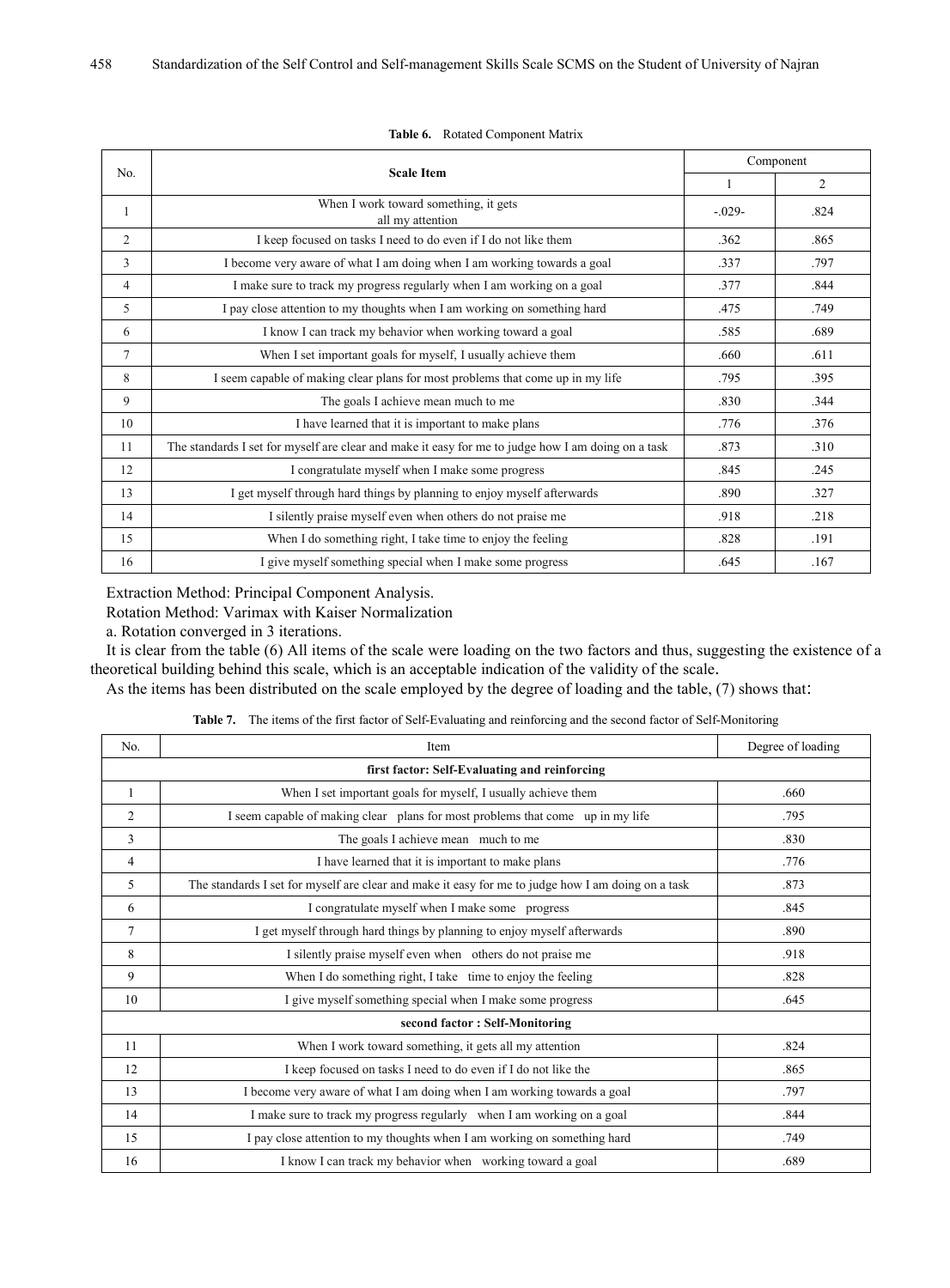## **4. Discussion**

The Self Control and Self-Management Skills Scale (SCMS; Mezo, 2005)enjoyed with validity in the Arab environment where the results of the study has been showed that Pearson correlation factor between the items of sub-scale and the total degree of sub-scale on all Alone, and the total score of the scale statistically, which was significant at the level of  $(0.01)$ , suggesting to internal consistency of validity for self-control and self-management skills (SCMS; Mezo, 2005), where the correlation coefficient values ranged between the first dimension with a sub-scale first items (0.799 - 0.925), and the values of the sub-scale first with the total degree -scale items coefficient (0.584 - 0.881), and values of the correlation coefficient between the second dimension with the second sub-scale items (0.908 - 0.925), and the values of correlation coefficient of second sub-scale items with the total degree of scale (0.833 - 0.891), and ranged from the values of the correlation coefficient between of items of the third dimension with the third sub-scale items (0.776 - 0.949), and the values of the correlation coefficient third sub-scale items with the total degree of scale (0.654 - 0.874), all of which are statistically significant at the level of significance (0.01.)the self-control and the self-management skills enjoyed with reliability properties where the reliability coefficient values ranged (0.85 - 0.92), by the way of Cronbach's alpha and reliability coefficient values ranged (0.85 - 0.92), by Test and retest method through the Pearson correlation coefficient at the total scale and sub-scales (0.82 - 0.89), and all of which are statistically significant at the level (0,o5), so the findings suggest the enjoyment of self-control and skills of self-management skills for Mezo scale, P. 2005 characteristics of validity and reliability and validity of its application for the Arab environment.

The results of Exploratory Factor Analysis, where self-control and the skills of self-management for scale [37] was applied after making some modifications for the items of the third dimension, and to verify the factorial validity has been conducted Exploratory Factor Analysis of the responses of the study sample, it was conducted a factor analysis of the items of this scale in a way the Principal Component analysis, because of its accuracy and extracted every factor which more variation as possible, as the axes has been rotated by Varimax with Kaiser Normalization. The results of the study showed that the self-control and self-management skills scale [37] was enjoyed with factorial validity where it was reached to two factors: the first factor, a pure factor loading (80.4%) of the variation where all items of the scale has been loaded except the first item "When I work toward something, it gets all my attention" and the second factor: Is also a pure factor loading (59.5%) of the variation where loading of items of each of the first and the second of sub-scales in the original version of the scale on this factor, while one item only of the third sub-scale in the original scale was not

loaded, In the light of this the first factor was named self-evaluating and reinforcing, and consists of 10 items, and the second factor: self-monitoring, and consists of (6) items, so the results of the study showed there is a theoretical building behind this scale, which is an acceptable indication of the validity of the scale in the Arab environment.

# **5. Conclusions**

The study recommends that the application of the scale on a large and different samples to make sure the psychometric properties of the scale in different cultures Allowing to obtain criteria to the scale , In addition to conducting studies aimed at identifying the correlation relationship between self-control and self-management skills and other variables.

## **Acknowledgements**

The research is financed by Najran University. No. NU/SHED/15/028 (Deanship of Scientific Research at Najran University, Kingdome of Saudi Arabia.

## **REFERENCES**

- [1] Sami Abdul qwey, Psychophysiology, 2nd edition, Cairo: Egyptian Renaissance Library, 1995.
- [2] Akers,R.L Self-Control as a general theory of crime, Journal of Quantitative Criminology,Vol.7, no.2, pp. 201-211, 1991.
- [3] Karoly,P, Mechanisms of self-regulation : A system view , Annual Review of Psychology , vol.44,pp.23- 52,1993.
- [4] Epstein, R. Skinner as a Self-Manager, Journal Of Applied Behavior Analysis, Vol.30, no.3, pp.545-568, 1997.
- [5] Corsini,R. Encyclopedia of Psychology, 2nd edition, Vol. 1 , USA , John Wiley and Sons ,1994.
- [6] Marion,M Helping children deal with Anger, Young Children, Vol.52 , no. 7, pp.62-67 ,1997.
- [7] Du paul, J. and Hoff, Reducing disruptive behavior in general education classrooms: The use of self-management strategies, School Psychology Review, Vol.27, no.2, pp.290-344 ,1998.
- [8] Abdel Rahman Mohamed personality theories, Cairo: Dar Al Quba for printing, publishing and distribution, 1998.
- [9] Zimmerman,B.J.(2000): Attaining self-regulated learning : a social cognitive perspective, San Diego, Academic Press.
- [10] Richardson,K, Developmental Psychology How nature the nurture interact, London, Macmillan press LTD , 2000.
- [11] Fox, N. and Calkins, S. The development of self-control of Emotion, Motivation and Emotion, Vol.27, no.1, pp.7-26 , 2003.